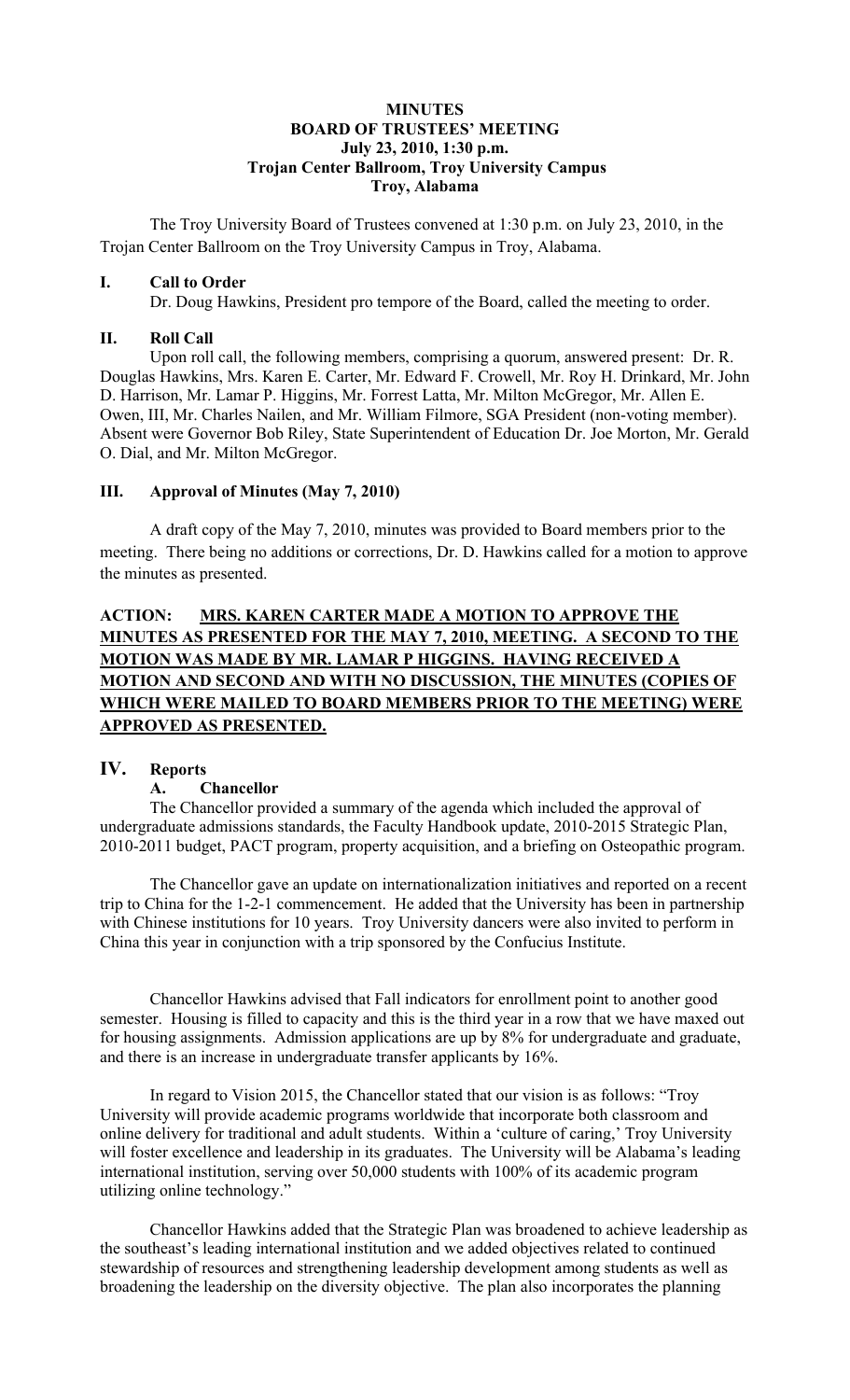objectives approved by the Board's Athletics Committee, and the Chancellor added that the plan has been endorsed by the Board's Long-Range Planning Committee.

Goals – 2015 include:

- 50,000 student
- 100% programs on-line
- "The Trojan Way" which is a program geared toward students that captures the core values of the university and essence of what we refer to at "The Trojan Way"—Courage to do what is right, Commitment to excellence, Competency in the classroom and Caring for self and other. The "Trojan Way" program will be initiated in the fall.
- New academic programs
- Professional Development Institute
- New facilities
- Paperless by 2015
- "International Brand"
- "Fulfilling the Promise" to be good stewards of resources
- Resolve legacy issues
- Evaluation must continue
	- --Behind-the-scene processes --Improve course availability
- Best use of resources
	- --Faculty, classroom usage, class sizes, and "dollars & sense"

The Chancellor advised that the SACS Level Change will be coming up September 7-9 for review of our status as a doctoral degree granting institution. The team's report will be reviewed by a peer committee. The Board of Trustees will be involved in the review process and the target date for SACS approval is December 2010.

Mr. Nailen inquired as to what the implications will be of SACS level if we are not approved. The Chancellor responded by saying we would not be able to offer that program.

The SACS Monitoring Report is in the final stages of completion will be acted upon December 2010 by the Commission on Colleges, Southern Association of Colleges and Schools. In support of SACS requirements, we have hired 70 new faculty members.

Chancellor Hawkins discussed the decreasing state support the university is facing and added that we have to continue to be good stewards of our resources. In 1988-89 the university received 44.91% of its operating budget from state funds compared to 17.84% in 2010-11. He further added that the total budget in 1988-89 was \$45M and for 2010-11 \$253M measured against the funding from the state as it stands today.

The Board will consider a resolution today that will bring the admission standards up from 19 to 20 for unconditional ACT. It was noted that university-wide this may mean 1,000 fewer students, but it will mean higher quality students, better retention, will raise expectations by parents, and will add value to TROY degrees.

The Chancellor gave an update on building/renovation projects that included Bibb Graves, Trojan Arena, Fraternity Village, Parklane, Tailgate Terrace, the dining facility, and the new parking lot and road near the Trojan Center.

Points of pride shared by the Chancellor were:

- 3 students participating in the Miss Alabama Pageant
- Dr. Glenn Cohen's receipt of the Southeastern Microscopy Society's Distinguished Scientist Award
- 2 Troy University alumni—Rodney Wilson and Cathy Bennett--have been named Alabama's top educators for 2010-2011
- Advancement Division's receipt of four national marketing and publication awards
- Establishment of Manley Johnson Center for Political Economy
- Recognition of 153 McKinley Award recipients since establishment of award by former Texaco CEO Mr. John McKinley in 1997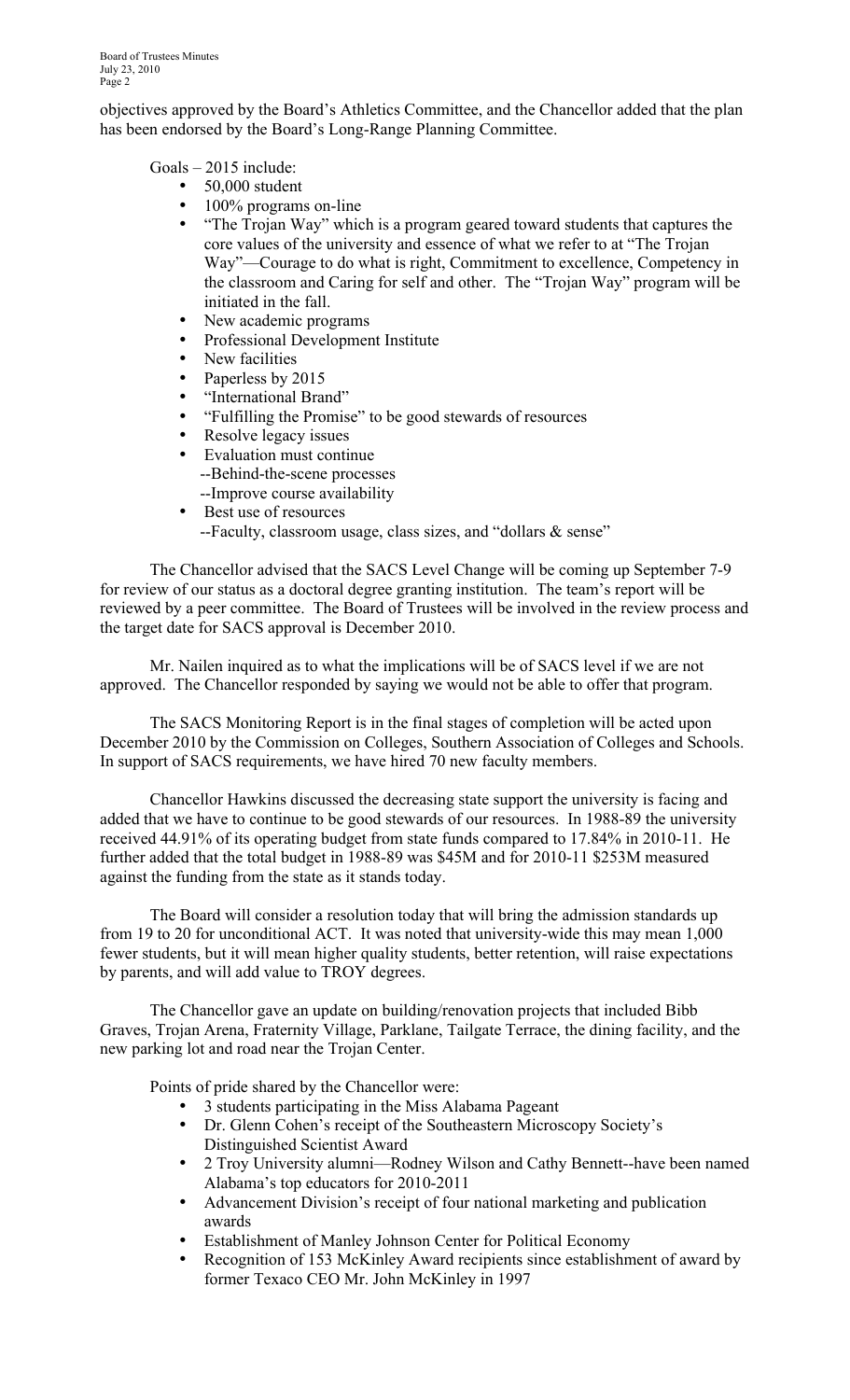Important dates for upcoming events were shared with the trustees. The dates follow:

2010 First home football game weekend, Sept. 4 Gift announcement, Sept. 4 Fraternity Village Dedication, Sept. 4 BOT Official Athletic Trip (OSU) September 10-11 BOT Meeting, October 16 Homecoming, November 13 Commencement, December 10 New Orleans Bowl, December 18

2011 GMAC Bowl, January 6 Legislative Session, March 1 Sun Belt Tournament, March 5-8 Joint Retreat (Mobile), March 17-18 BOT Meeting, May 6 BOT Meeting, July 22

Chancellor Hawkins closed by remembering Dr. Rodney Cox who died recently. Dr. Cox served the University for a number of years as the Vice President for University College and meant a great deal to the Troy family. Funeral services were held recently for Dr. Cox with internment at Arlington National Cemetery and several Troy University administrators represented the University at the service.

### **B. Board Committee Reports**

# o **Academic Affairs Committee, Honorable Lamar P. Higgins**

Mr. Higgins, representing Committee Chair Gerald Dial, said that the Academic Affairs Committee met and considered Resolution # 1 entitled "Approving Undergraduate Admission Requirement" that would provide for an increase in admission standards. Mr. Higgins said that the recommendation of the committee is for approval of the resolution.

Resolution No. 1

**ACTION: Mr. Higgins made a motion to adopt Resolution #1 as presented. The motion received a second from Mr. John Harrison. The Board Chair called for discussion. At this time, Mr. Higgins added that what this resolution does for Troy is that it increases the value of the TROY degree and even though initially we may lose some students in the long run we this change would certainly be better for the University in the long run. There being no further discussion, Resolution #1 was approved.**

> • **Resolution No. 1— Approving Undergraduate Admission Requirements**

# **Resolution No. 1**

### **Troy University Undergraduate Admission Requirements**

**WHEREAS** Troy University seeks to admit students who possess the preparedness, maturity, and motivation to pursue the baccalaureate degree, and

**WHEREAS** Troy University is dedicated to assuring high rates of student retention and graduation while enhancing the classroom experience for all students, and

**WHEREAS** Troy University acknowledges the need to remain competitive with other institutions for quality, high performing students,

**THEREFORE BE IT RESOLVED**, that Troy University will increase the undergraduate admission requirements for freshman and transfer students, effective fall 2011 to include:

### **Freshman Students**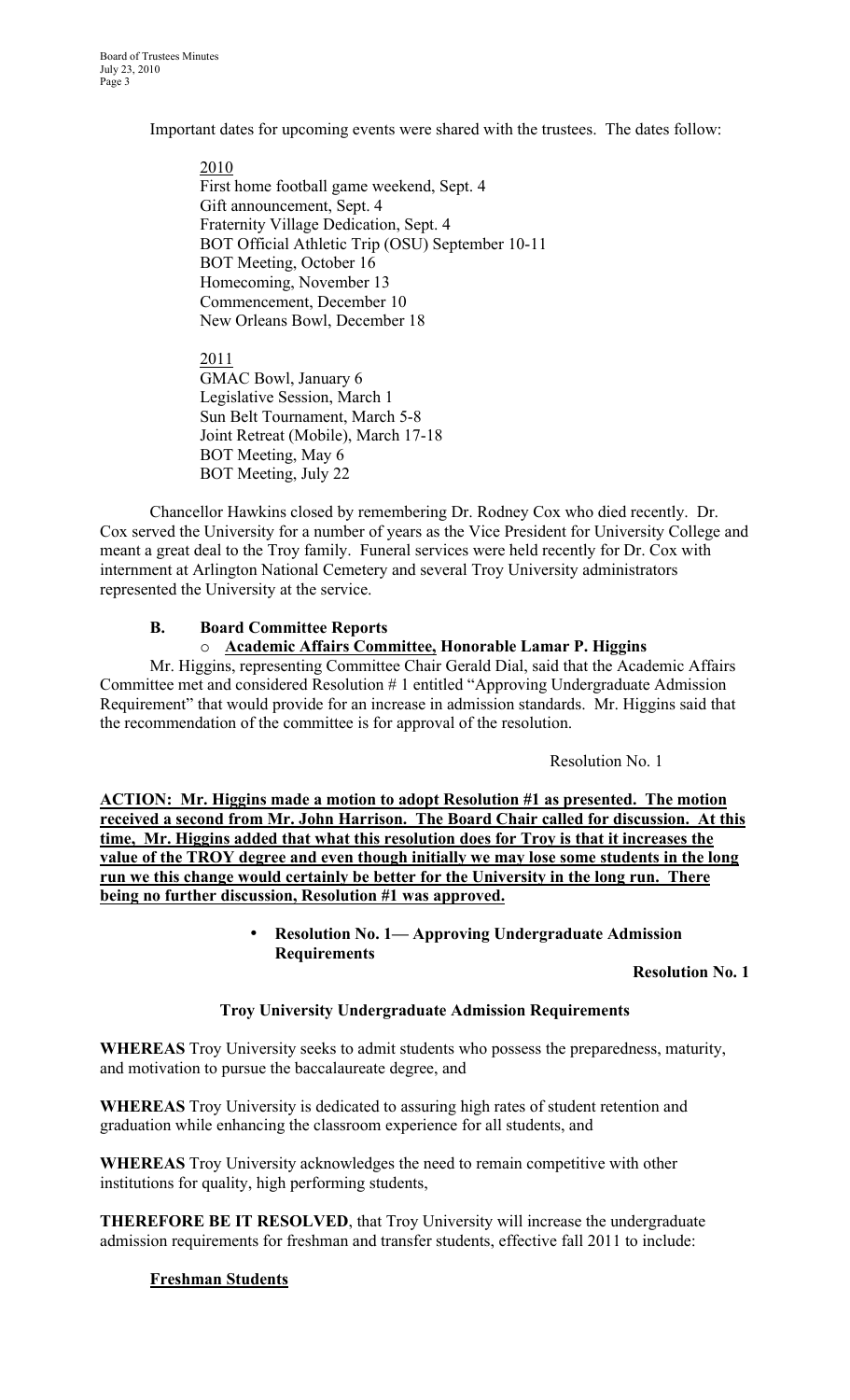*Unconditional Admission* – ACT 20+ SAT 950+ and 2.50 grade point average *Conditional Admission* – ACT 17-19 SAT 830-940 and 2.50 grade point average

# **Transfer Students**

*Unconditional Admission* – 2.00 grade point average on at least 24 hours of nondevelopmental coursework from another (other) institutions *Conditional Admission* – None

# **Additional requirements affecting adult students:**

*ACT/SAT Exemption* – 25 years of age *GED Score* – minimum 500

### • **Resolution No. 2—Approval of the Troy University Faculty Handbook Amendment**

Mr. Higgins presented Resolution No. 2 for consideration. He stated that the proposed amendment to the Faculty Handbook has been veted through the appropriate channels and it has been distributed to the faculty. Mr. Higgins added that implementation date will be August 1, 2010.

**Resolution No. 2**

# **ACTION: Mr. Higgins made a motion to approve Resolution No. 2 amending the Faculty Handbook. Mrs. Carter provided a second to the motion. There being no further discussion, Resolution No. 2 was approved.**

# **Approval of the Troy University Faculty Handbook Amendment**

**WHEREAS**, on the 1st day of May, 2008, the Board of Trustees approved the official Faculty Handbook of Troy University; and

**WHEREAS,** this was an updated version of the first Faculty Handbook for the unified Troy University; and

**WHEREAS**, the administration and faculty have identified changes and updates that are needed for timeliness and accuracy in an amended handbook; and

**WHEREAS**, the Chancellor's Cabinet has both reviewed and approved the amended Faculty Handbook; and

**WHEREAS,** the Faculty Handbook is available for review on the Troy University Web site at http://intranet.troy.edu/faculty-staff/faculty-handbook,

**BE IT THEREFORE RESOLVED** that the Faculty Handbook of Troy University, of Aug. 1, 2008, is superseded by Faculty Handbook of Troy University as amended to be effective August 1, 2010 by action of the Board of Trustees on July 23, 2010.

### • **Resolution No. 3—Adopting the 2010-2015 Strategic Plan**

Mr. Higgins introduced Resolution No. 3 to adopt the 2010-2015 Strategic Plan. He added that the Strategic Plan was discussed at the Joint Retreat and the Board's Long-Range Planning Committee has reviewed and approved the plan. It is felt this is the direction the university should move toward to continue to be successful not only in the state but internationally as well.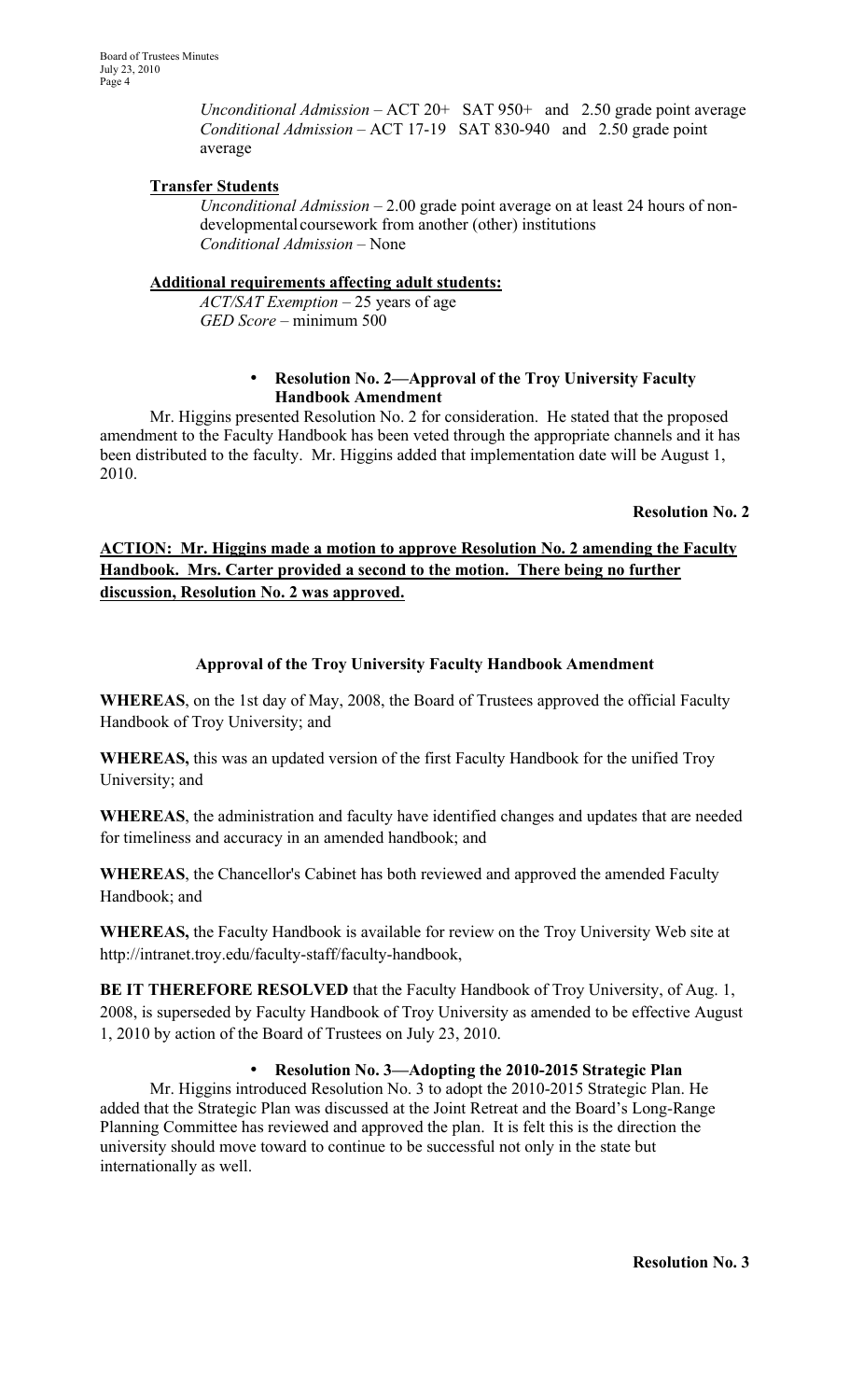# **ACTION: A MOTION WAS MADE BY MR. HIGGINS FOR APPROVAL. SECONDED BY MR. LATTA. THERE BEING NO FURTHER DISCUSSION, THE RESOLUTION PASSED.**

# **Adopting the 2010-2015 Strategic Plan**

**WHEREAS**, Troy University desires to adopt the 2010-2015 Strategic Plan, and

**BE IT RESOLVED**, that Troy University adopts the Strategic Plan beginning October 2010 and ending September 2015, and

**BE IT RESOLVED**, that the administration of Troy University are, and each acting alone is, hereby authorized to do and perform any and all such acts, including execution of any and all documents and certificates, as such officers shall deem necessary or advisable, to carry out the purposes and intent of the foregoing resolutions, and

**BE IT RESOLVED FURTHER**, that any actions taken by such officers prior to the date of the foregoing resolutions adopted hereby that are within the authority conferred thereby are hereby ratified, confirmed and approved as the acts and deeds of Troy University.

**THEREFORE,** it is hereby certified that the foregoing resolution was duly passed by the Board of Trustees of the above-named Troy University on the 23<sup>rd</sup> day of July, 2010, in accordance with the Memorandum or By-Laws and Articles of Incorporation of Troy University and the laws and by-laws governing Troy University and that the said resolution has been duly recorded in the Minute Book and is in full force and effect.

# • **Osteopathic Program Briefing, Dr. Doug Patterson**

Mr. Higgins said the board has discussed the Osteopathic Program previously and he called upon Dr. Doug Patterson to bring the Board up to date.

Dr. Patterson advised that the University has been involved for sometime with the Alabama Medical Education Consortium (AMEC). We have worked with AMEC for a couple of year in regard to their medical school program. In recent months the University has been in discussions with Southeast Alabama Medical Center regarding the establishment of a College of Osteopathic Medicine for the State of Alabama. Dr. Patterson said that early in the process it was our desire to take a role in this initiative. Dr. Patterson advised that as the process moved forward to establish the osteopathic program, it was determined that it would cost about \$70M upfront and Troy's share would have been approximately \$50M with no revenue stream for a few years out. It became clear that both the Alabama Commission on Higher Education and the Southern Association of Colleges and Schools would try to block this process. After talking with our partners in this process, the University removed itself from discussions last December. However, fortunately the Southeast Alabama Medical Center is partnering the AMEC and we will continue to work with them to do what we can to assist them in this process.

Mr. Higgins called on Mr. Nailen for comments since he has been involved in this process. Mr. Nailen stated that he had looked back at the work of Dr. Patterson and others in this process and their work was stellar with a lot of in-depth review. Mr. Nailen said he agreed with Dr. Patterson's assessment given the state of the economy at this time. He said he felt this was not the right time to move into this venture. He added that with all factors considered and the position we are in today the decision to not partner at this time was the right decision.

In closing, Mr. Higgins asked that the Board pause in a moment of silence in remembrance of two individuals we lost who meant a great deal to the University—Dr. Rodney Cox, former head of University College, and Dr. Geraldine Allen, who championed the DNP Program for us. Both made many contributions to the University and will be greatly missed. A moment of silence was observed in memory of Dr. Cox and Dr. Allen.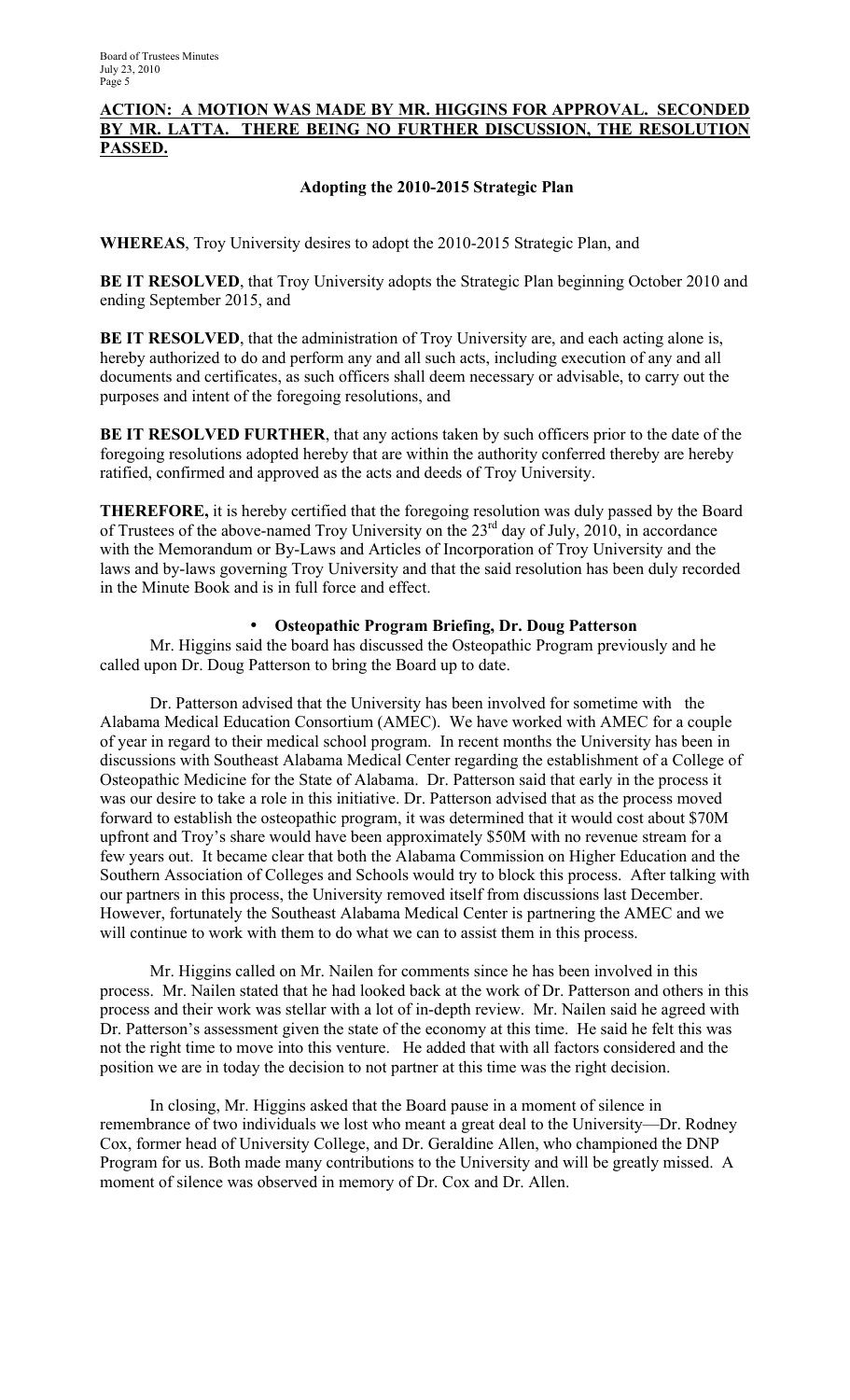# o **Finance Committee, Honorable John Harrison**

Mr. Harrison introduced the resolutions being presented on behalf of the Finance Committee. He then called upon Mr. Jim Bookout to give a financial report.

#### • **Finance and Business Affairs Report, Mr. Jim Bookout**

Mr. Bookout's report focused on three areas: (1) 2009 Audit Report, (2) 2010 Budget Progress to Date, and (3) 2011 Proposed Operating Budget.

Before he began his report, Mr. Bookout expressed his thanks to Ms. Tara Donaldson and her staff for their leadership in working with the State Examiners and in preparing financial statements, etc.

In regard to the 2009 Audit Report, Mr. Bookout provided highlights of the report and stated that that one finding was found in regard to bid law in that the University did not submit a competitive bid for office supplies. Mr. Bookout reported that our response to the State Examiners finding was that the University will ensure future negotiations conform to the steps prescribed for competitive bidding in the *Code of Alabama 1975.* It was noted that the State Examiners mailed copies of the audit report to Board members.

Mr. Bookout provided financial highlights and gave a summary of the University's net assets compared to liabilities. He stated that net assets grew by 12% and current liabilities decreased by 3%. In regard to net assets, Mr. Bookout that the most significant number on the statement is \$364.7M in total assets, which represents an increase of 133% in eight fiscal years a significant growth. Mr. Bookout also provided highlights on revenues, expenses and changes in net assets which present the University's bottom line results of operations. In regard to operating revenues, Mr. Bookout said that this category is primarily composed of tuition (which represents an increase of 9% of \$10.7M), federal grants and contracts (representing an increase of 5% or \$304K), and state and local grants and contracts (showing an increase of 4% or \$400K). Operating expenses reflect an increase of \$20M or 9% from 2008. Mr. Bookout said that the primary cause of this increase was the increase in compensation and benefit expenses (\$13.2M or 12%). Another significant increase was in Student Aid, which increased \$3.8M (primarily a result of the \$2.5M in Pell Grant aid).

An update was given on the 2010 budget progress to date. Mr. Bookout said that the University is on target to meet the budgeted tuition and fee revenue budget with 65% of our total budgeted tuition and fee revenue collected for F"Y 2010 as of March 31, 2010. Mr. Bookout also gave brief updates on federal appropriations, state appropriations, state grants and contracts, private gifts, Foundation donations and other sources of revenue.

Regarding the 2011 proposed operating budget, highlights were provided that indicated total revenue budget to be projected at \$252.7M and projected expenses show increases in GC expense at \$6.6M and debt service \$1.6M. Mr. Bookout further provided explanation in several categories of the proposed 2011 budget.

Mr. Bookout expressed his appreciation to Kim McNab and her staff for their leadership in the 2011 budgeting process.

Following Mr. Bookout's presentation, Mr. Harrison called for questions or further discussion. Mr. Bookout responded to comments and questions.

Mr. Harrison concluded the presentation saying that the Finance Committee recommended approval of the 2010-2011 budget.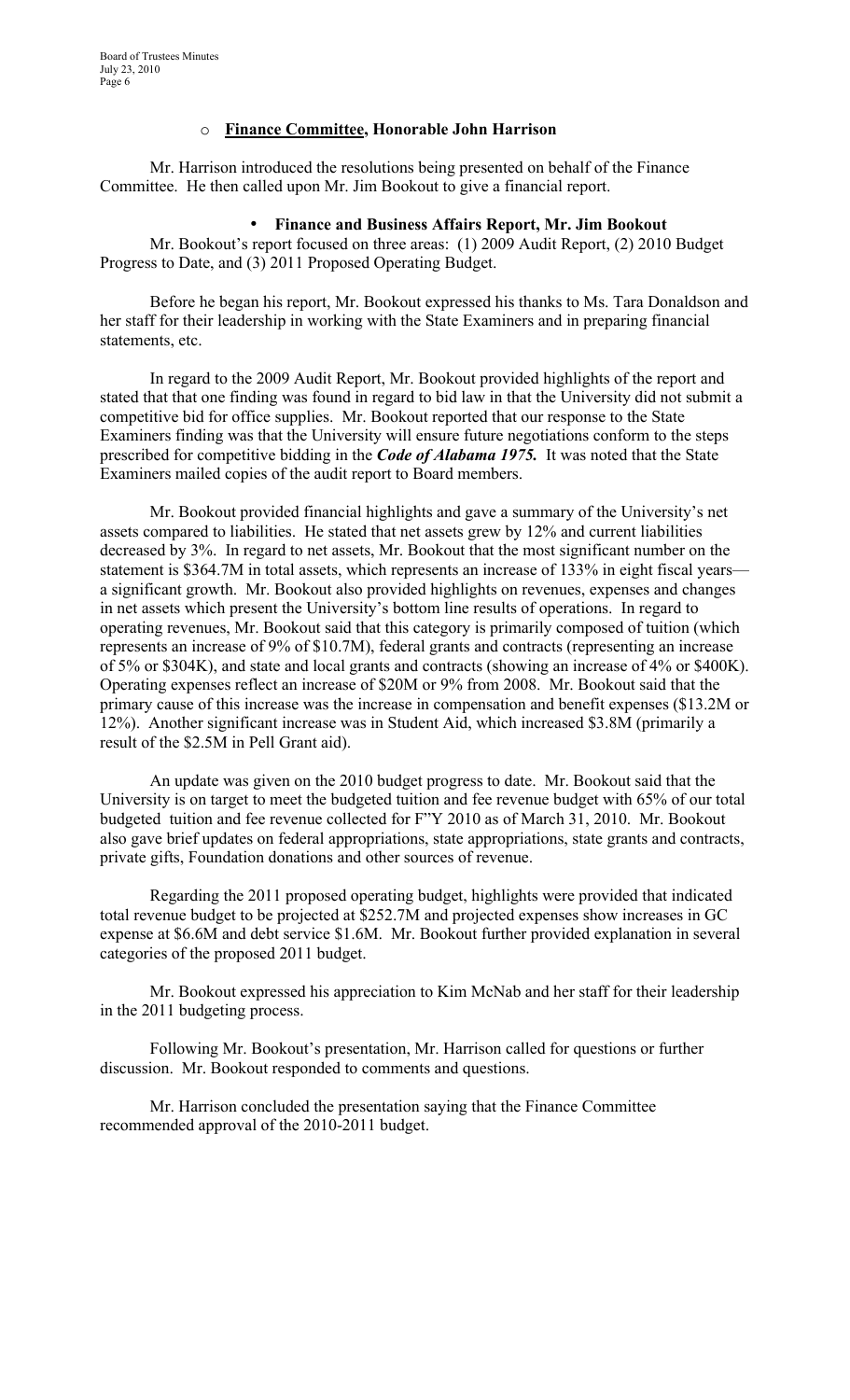### • **Resolution No. 4—Approving the 2010 - 2011 Budget**

### **ACTION: THERE BEING NO FURTHER DISCUSSION, MR. HARRISON MADE A MOTION TO ADOPT RESOLUTION NO. 4. A SECOND WAS PROVIDED BY MR. OWEN. WITH NO FURTHER DISCUSSION, RESOLUTION NO. 4 WAS APPROVED AS PRESENTED.**

**Resolution No. 4**

#### **Approving the 2010 - 2011 Budget**

 **WHEREAS**, the administration of Troy University has developed and recommended the Troy University budget for FY 2010-2011; and

 **WHEREAS**, as the Chancellor has reviewed the revenues and expenditures within the proposed budget and has determined that the proposed budget is fiscally sound; and

 **WHEREAS,** the Board members were briefed on various new revenues during the annual Board retreat in May of 2010; and

 **THEREFORE, BE IT RESOLVED** by the Board of Trustees on the 23rd day of July 2010 that the budget as presented for 2010-2011 fiscal year is approved with the understanding that the Chancellor is authorized to make such changes from time to time as, in his judgment, may be necessary; and

**BE IT FURTHER RESOLVED** that the Board of Trustees, due to the decrease in State Appropriations and certain budgeted cost considerations, authorizes the flexibility for the Chancellor to adjust compensation to faculty, staff and classified employees of the university should it be determined funds will be available for the forthcoming year; such determination shall be concluded at a later date.

> • **Resolution No. 5-- Nullifying the Board of Trustees Resolution of May 8, 2009 on the PACT Program**

**In introducing Resolution No. 5, Mr. Harrison shared highlights on the resolution saying that in May 2009 the University stepped forward agreeing to hold PACT students' tuition steady for three years and did so. Then based on the economy the PACT program continued to have problems and the Legislature passed a directive that TROY and other sister institutions would have to cap tuition at 2.5%. Recognizing that approximately 77% of PACT students were attending TROY and the other universities, it was also reported that the two largest universities in the state had only 23% of PACT students but they were not directed to cap their tuition. In essence, Resolution No. 5 presented today cancels the May 8, 2009, resolution and then recommends that we go back to the Legislature asking them to remove the inequitable 2.5% cap on tuition for PACT students for TROY and the other universities. Mr. Harrison said it further recommends that we also urge the Governor and Legislature to revisit the PACT funding issue in an equitably manner for all state public institutions, regardless of the institutions.**

**Mr. Higgins said he recommends that a statement be added to the resolution to express to the Legislature that we believe it is our inherent and legal right as the Board of Trustees to set tuition for Troy University and not the Alabama Legislature.**

**In response to Mr. Higgins comments, Mr. Harrison asked Mr. Higgins if he would like to propose this as an amendment to Resolution No. 5. Mr. Higgins responded in the affirmative.**

**ACTION: The Chair called for a motion. Mr. Harrison said that with the unanimous consent of the Finance Committee, he offered Resolution No. 5 nullifying the Board of**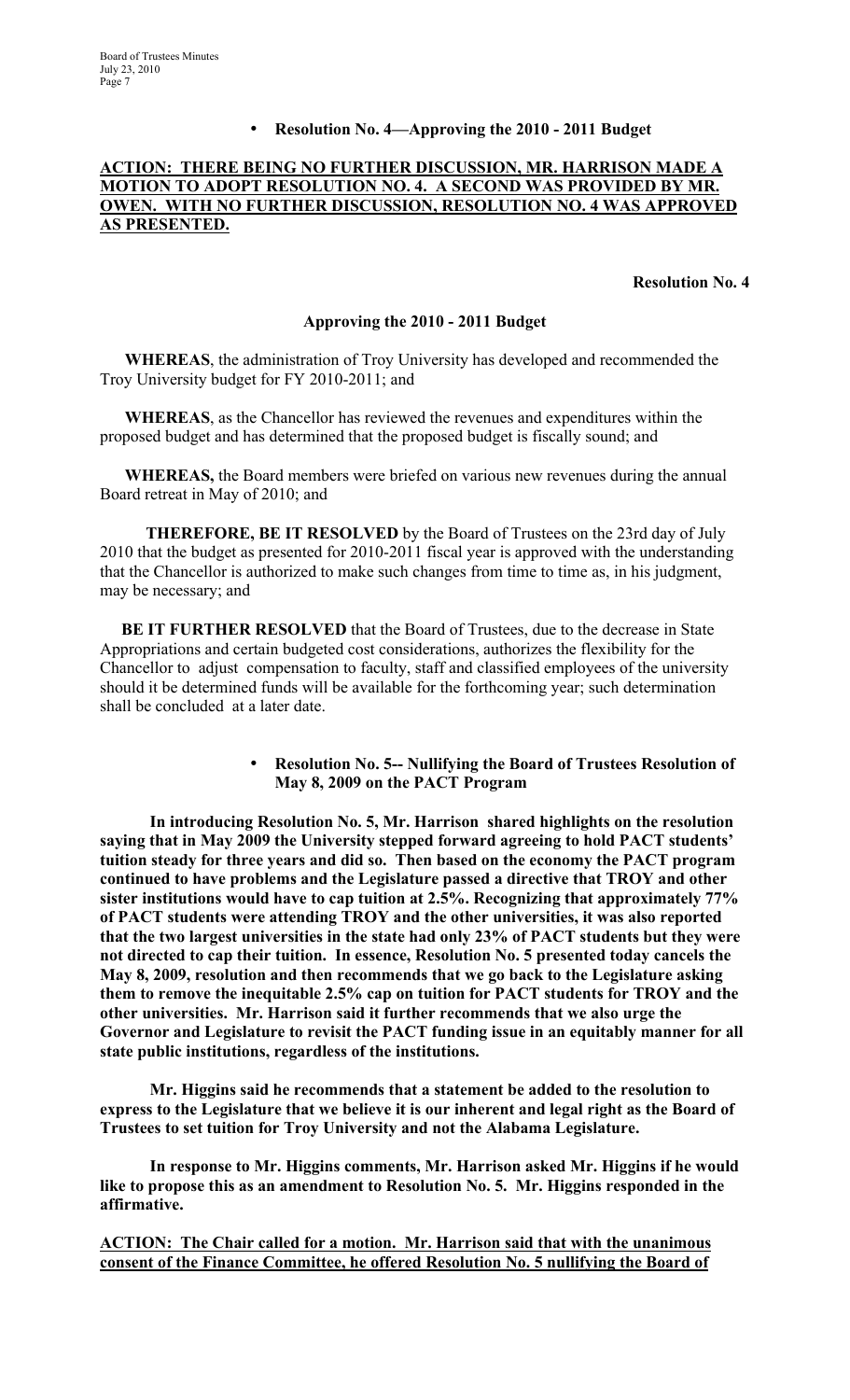**Trustees' May 8, 2009, resolution. A second to Mr. Harrison's motion was made by Mr. Crowell.** 

**The Chair opened up the floor for discussion. At this time Mr. Higgins moved that Resolution No. 5 be amended to add that the Board of Trustees of Troy University further acknowledges its inherent legal right to raise tuition at Troy University as the governing body of the University and not the Legislature. A second to Mr. Higgins' motion to amend Resolution No. 5 was made by Mr. Owen. The floor was opened for discussion on the amendment to Mr. Harrison's original motion.**

**Chancellor Hawkins said this is justification for indignation for TROY and the other universities affected by this Legislative action in a negative way. Going back to what the Board did in May of 2009 in adopting the PACT resolution, it established the right framework. The PACT issue was a moral issue and it was a commitment by the State of Alabama to the PACT holders that PACT participants would get tuition. Troy University back in 2009 when the Board passed its resolution said we would hold harmless PACT students' tuition. Following this step the Legislature came back directing that PACT tuition for several institutions would be frozen at 2.5% for PACT students. It was noted that Auburn and Alabama were exempt from this directive. The bottom line in this issue and what is right is that all universities need to be on a level playing field.** 

**FOLLOWING THE CHANCELLOR'S REMARKS, THE CHAIR CALLED FOR A VOTE ON THE MOTION TO AMEND RESOLUTION NO. 5 AS PROPOSED BY MR. HIGGINS. THERE BEING NO FURTHER QUESTIONS OR DISCUSSION REGARDING THE AMENDMENT, RESOLUTION NO. 5 WAS UNAMINOUSLY ADOPTED AS AMENDED.**

**Resolution No. 5 (As Amended)**

# **Nullifying the Board of Trustees' Resolution of May 8, 2009 on the PACT Program**

**WHEREAS**, the Troy University Board of Trustees on May 8, 2009, passed a resolution in response to the financial challenges faced by Alabama's Prepaid Affordable College Tuition Program (PACT); and

**WHEREAS**, the Troy University Board of Trustees continues to recognize that the PACT program is under great duress, if not in extremis; and

**WHEREAS**, legislative action during the regular session 2010 has pre-empted Troy University's policy in support of students who are participants in the Alabama PACT program; and

**WHEREAS**, PACT students attending the campuses of the two largest universities in the state represented 76.8% of all PACT students attending Alabama public universities for the 2008/09 academic year, these institutions will not be adversely affected by the PACT bailout legislation; and

**WHEREAS**, the other 23.2% of PACT students attending the other nine public universities will have their tuition increases capped by 2.5% per year thereby adversely impacting these tuitiondriven institutions and their non-PACT students; and

**WHEREAS**, Troy University students not participating in the PACT will ultimately be burdened with higher tuition and fee rates over time in order to make up the ultimate losses in operational revenue due to the capping of PACT tuition/fees; and

**WHEREAS**, the PACT bailout legislation is simply unfair and unequal in treatment, particularly to an institution that is tuition driven and only receives 18% of its funding from the state and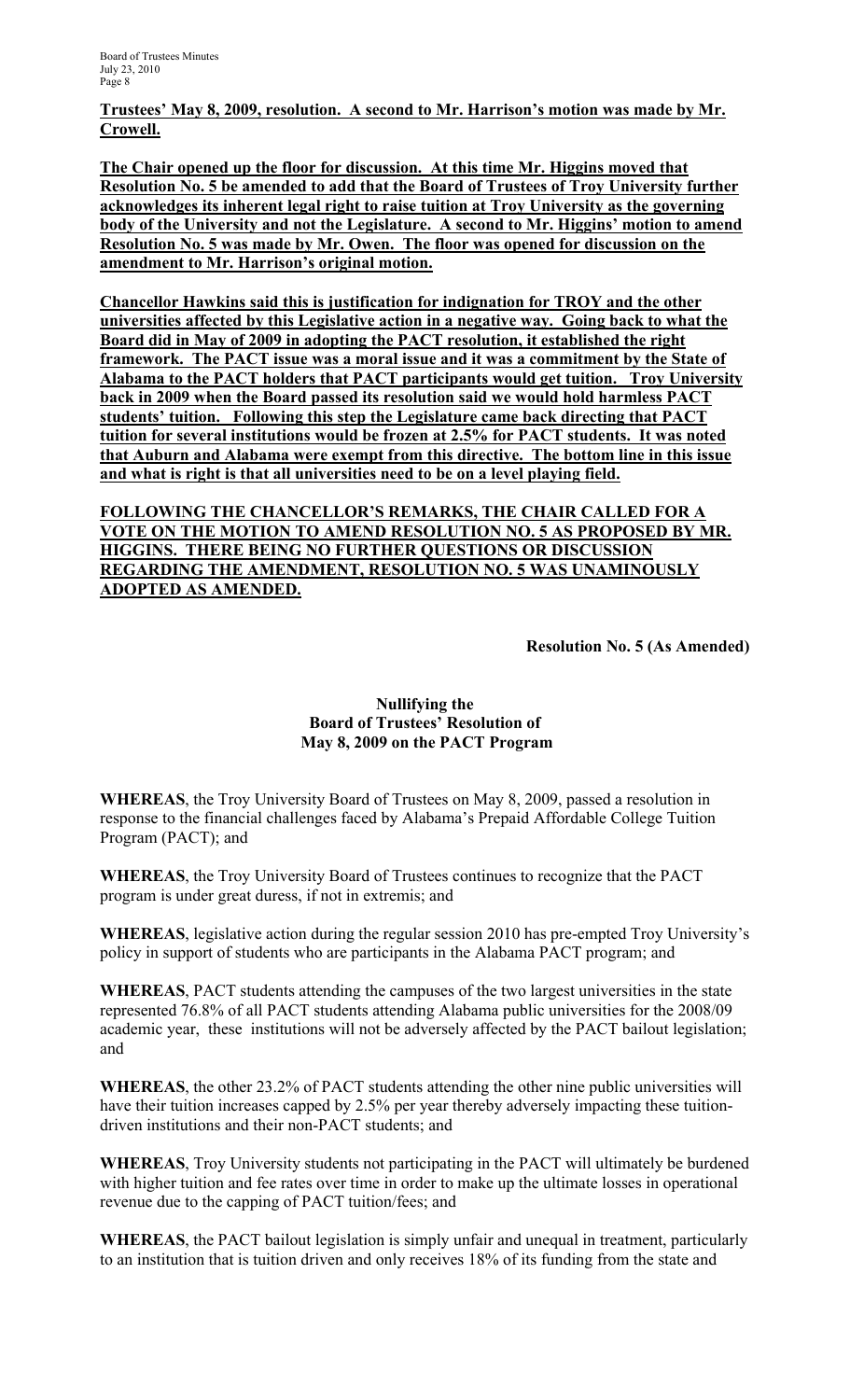because the reality is that non-PACT students will bear a greater burden and portion of funding the institution's operations;

**THEREFORE, BE IT RESOLVED,** the Board of Trustees of Troy University further acknowledges its inherent legal right to raise tuition at Troy University as the governing body of the University and not the Legislature;

**THEREFORE, BE IT FURTHER RESOLVED** that the Troy University Board of Trustees: (1) nullifies its resolution of May 8, 2009, entitled "Response to the Financial Challenges Faced by Alabama's PACT Program", (2) respectfully requests that the Legislature remove the inequitable 2.5% cap on PACT tuition/fee increases at nine universities; and (3) urges the Governor and Legislature to revisit and resolve the PACT funding solution with indifference to all institutions and without direct or secondary impunity upon non-PACT students regardless of institution.

# • **Resolution No. 6—Approval to Exercise Eminent Domain Actions to Acquire Property**

**Mr. Harrison recommended that the Board support Resolution No. 6 allowing the University to exercise Eminent Domain actions to acquire property.** The following statement was provided to Board members in support of Resolution No. 6:

The University has been in the process of acquiring all of the contiguous properties on the south side of Collegedale and Hawkins Hall in order to provide unobstructed access to Fraternity Village as well as providing additional parking. All of the necessary lots have been purchased except for lots 14, 15, 16, 17, 18, and 19.

The University has had the property appraised and made an offer to owner to purchase all of the lots for \$475,000 which is a consistent price paid for the contiguous lots on both sides of the property. For the past two years, we have been working with our attorney to acquire the property, but due to family obligations, the owner would not enter into a contract to sell. The owner agrees to lease the property to the University for two years but would not offer the University the sole option to acquire it after the end of the lease term. The owner has verbally agreed to sell the property to the University on or after August 15, 2010.

During the past two years, the owner has required the University to barricade the property in order to prevent University students for parking and people from tailgating on the property during football season. In addition, the owner has suggested that he will move forward with taking down all of the trees on the property in order to construct apartments.

The University has accommodated the owners' request and intends to acquire the property in August 2010. In the event the owner does not agree to sell the property, the University will need to move forward and acquire the property through Eminent domain actions.

**Resolution No. 6 ACTION: ON A MOTION MADE BY MR. HARRISON WITH A SECOND OFFERED BY MR. OWEN, A CALL TO APPROVE RESOLUTION NO. 6 WAS MADE. THE CHAIR CALLED FOR DISCUSSION AND MR. HIGGINS INQUIRED AS TO WHO IS CONSIDERED THE TREASURER OF THE UNIVERSITY AND IF SUCH IS REFLECTED IN THE BYLAWS. MR. HARRISON RESPONDED IN THE AFFIRMATIVE AND THAT IT WAS MR. JIM BOOKOUT . THERE BEING NO FURTHER DISCUSSION, RESOLUTION NO. 6 WAS ADOPTED.**

Resolution No. 6

**RESOLUTION TO ALLOW THE CHANCELLOR AND TREASURER OF THE UNIVERSITY TO MAKE THE DETERMINATION TO EXERCISE EMINENT DOMAIN ON BEHALF OF THE UNIVERSITY.**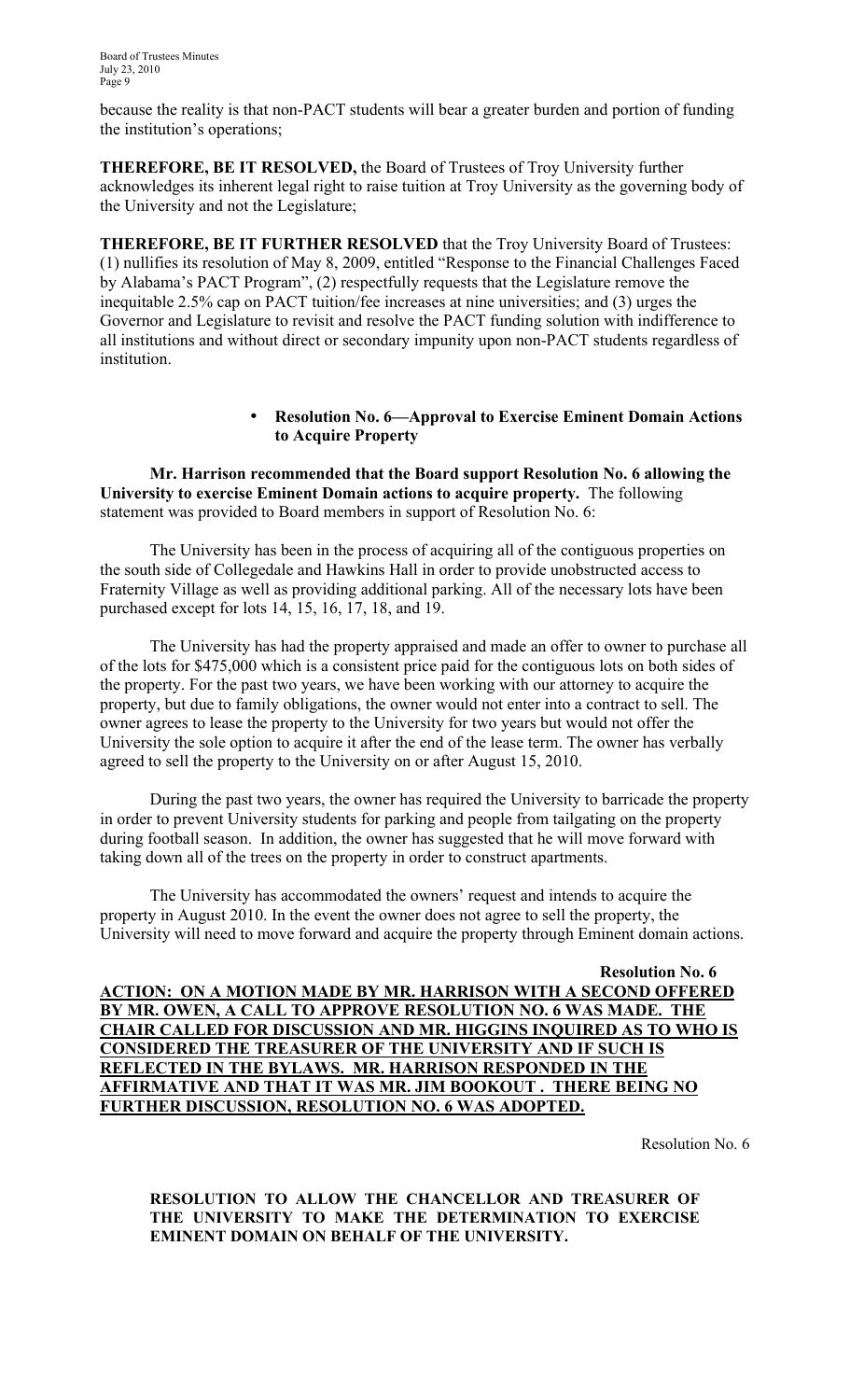WHEREAS, the Chancellor and Treasurer of the University have the authority to purchase property on behalf of the University.

BE IT RESOLVED BY THE BOARD OF TRUSTEES OF TROY UNIVERSITY, the determination to exercise eminent domain on behalf of the University is entrusted to the discretion of the Chancellor and Treasurer of the University, for a one-year period, on behalf of the Board.

> President pro tempore of the Board of Trustees

 $\mathcal{L}_\text{max}$ 

 $(S E A L)$ 

Attest:

Secretary of the Board of Trustees